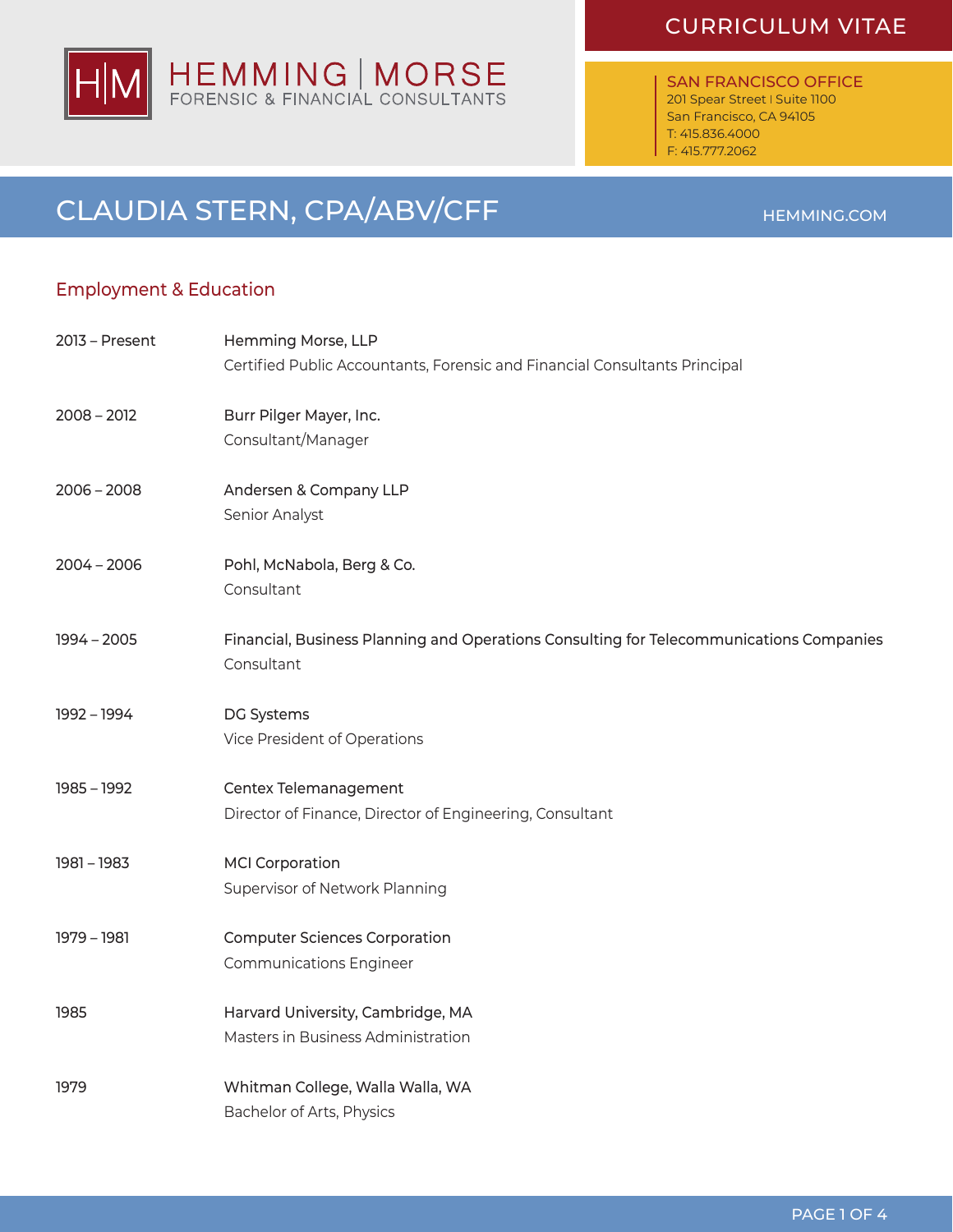# HEMMING | MORSE<br>FORENSIC & FINANCIAL CONSULTANTS

## CURRICULUM VITAE

SAN FRANCISCO OFFICE 201 Spear Street | Suite 1100 San Francisco, CA 94105 T: 415.836.4000 F: 415.777.2062

# CLAUDIA STERN, CPA/ABV/CFF **ACCELLACE CLAUDIA** STERN, CPA/ABV/CFF

#### Professional Affiliations

- Certified Public Accountant, 2006
- Accredited in Business Valuation, 2009
- Certified in Financial Forensics by the American Institute of Certified Public Accountants, 2009

#### **Publications**

- "Lost Profits Damages Principles, Methods, and Applications"; contributing author, Valuation Products and Services, 2017
- "Valuing Derivative Claims," The Witness Chair, Summer 2017
- "Quantifying Personal Goodwill," Business Valuation Resources, November 2017
- "Determining Lost Profits from a Vendor Contract," American Institute of Certified Public Accountants FVS Consulting Digest, October 2015
- "Alternatives for the Dissatisfied Business Owner," The Witness Chair, Spring 2015
- American Institute of Certified Public Accountants, member
- California Society of Certified Public Accountants, member

- "Working With Your Expert in Determining Lost Profits From a Vendor Contract," Law.com, July 2015
- "The Vetting Process," The Recorder, September 23, 2009
- "Things to consider when looking for the best expert for your case," The Recorder, August 5, 2009
- "Unexamined buy-sell agreements can bear risks," North Bay Business Journal, June 4, 2007, p. 23
- "Buy-sell pacts: Danger in the drawer," East Bay Business Times, May 25, 2007, p. 26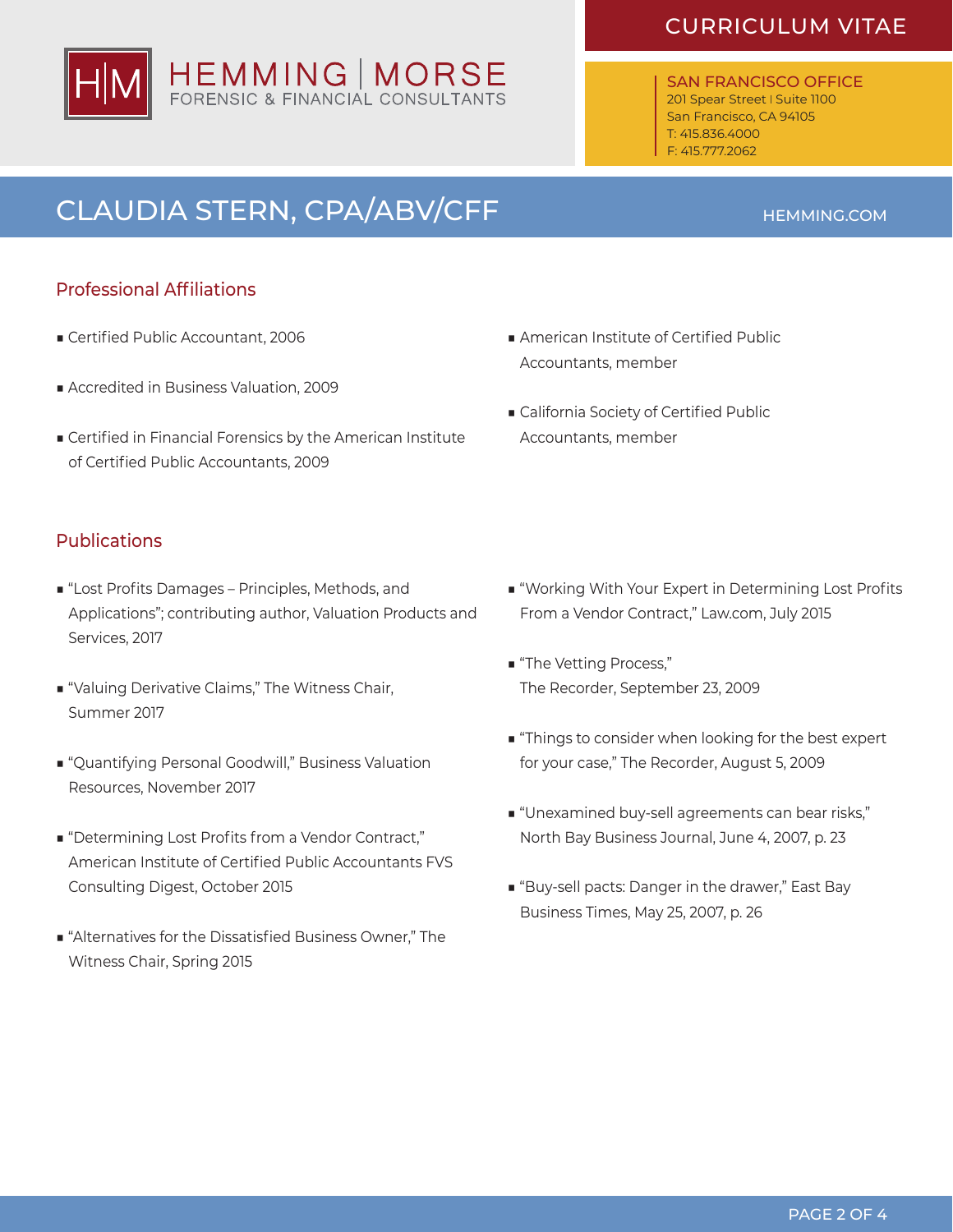# HEMMING | MORSE<br>FORENSIC & FINANCIAL CONSULTANTS

### CURRICULUM VITAE

SAN FRANCISCO OFFICE 201 Spear Street | Suite 1100 San Francisco, CA 94105 T: 415.836.4000 F: 415.777.2062

# CLAUDIA STERN, CPA/ABV/CFF HEMMING.COM

#### Instruction and Seminars

- Advanced Topics in Business Valuation, California Society of CPAs, 2019 to present
- The Art of Trial Examination: Direct and Cross- Examination of an Expert Economist, American Board of Trial Advocates, June 2015
- Mergers and Acquisitions, California Society of CPAs, 2015 to present
- Business Succession Planning and Exit Strategies- Understanding and Planning for Business Ownership Change; California Society of CPAs, 2013 to present
- Introduction to Forensic Valuation, Golden Gate University, 2013 to 2018
- Introduction to Forensic Accounting - Forensic Valuation Issues, Golden Gate University, July 2013

#### Testimony and Partipation in Trial, Arbitration Proceedings and Deposition

- John E. Donahue v. Topa Insurance Group, Inc., et al. (2022) JAMS Arbitration, Case No. 1220066836
- Harriett Lowell, et al. v. Lyft, Inc. (2022) United States District Court, Southern District of New York, Case No. 7:17-cv-06251-EAW
- Bender v. Hammock (2022) Superior Court of California, County of San Francisco, Case No.: FDI-19-791091
- Pearson v. Pearson (2021) Superior Court of the State of California for the County of Colusa, Case No. CV24337
- Market Street Development, LLC v. AVID Development, et al. (2020), Superior Court of the State of California for the County of Santa Clara, Case No. 19CV346119
- C&C Properties, Inc. et al. v. Shell Pipeline Company et al. (2019), United States District Court, Eastern District of California, Case No. 1:14-cv-01889 JLT
- Lograsso v. Garcia (2018, Superior Court of California, County of Solano, Case No. FCS046770
- Malekshoar v. Tajalli (2018) Superior Court of California, Count of Santa Clara Case No. 1-14-CV-262654

#### PAGE 3 OF 4